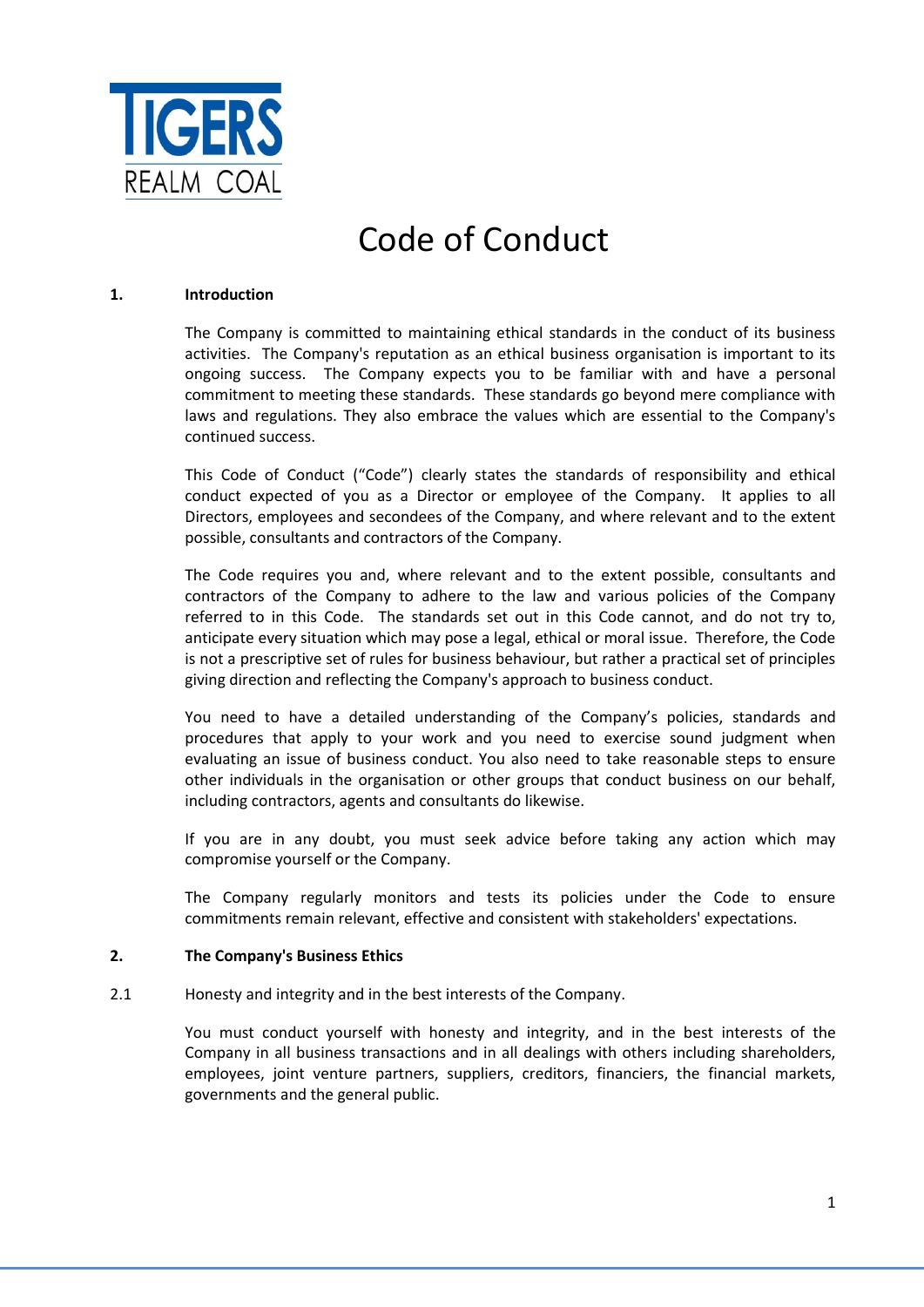This means that you:

- (a) must not make promises or commitments which to your knowledge the Company is unable to, or does not intend to, honour;
- (b) must ensure that all business decisions with customers and suppliers are made solely on sound commercial grounds having regard to the quality, price and service;
- (c) must not use the Company's name or your position for personal gain or in competition with the Company;
- (d) must act with due care and diligence in fulfilling the functions of your office or employment; and
- (e) should not engage in conduct which may bring discredit upon the Company.

### 2.2 Giving and Accepting Business Courtesies

Offering or accepting modestly valued gifts and hospitality can be in some cultures a legitimate contribution to building good business relationships, however, it is important to ensure that gifts and hospitality never unduly influence business decision making or cause others to perceive an undue influence.

You must not give, seek or accept in connection with the Company's operations any gifts, meals, refreshments and entertainment which goes beyond common courtesies associated with ordinary and proper course of business. You must avoid everything that could reasonably be construed as a bribe or improper inducement.

Any gift, entertainment or other personal favour or assistance given or received which has a value in excess of \$200 (or any other amount determined by the Board) must be approved by the CEO (or in their absence CFO) and entered into the gifts register maintained by the Company Secretary. Any gift not declared may be viewed as a bribe.

The rationale for this restriction is that the offer or acceptance of a gift can create an obligation or be construed or used by others to allege favouritism, discrimination, collusion or similarly unacceptable practices by the Company.

### 2.3 Financial and Other Inducements

Most countries have laws prohibiting bribery and corruption. A breach of these laws is a serious offense, which can result in fines on the Company and employees and the imprisonment of employees. Even the appearance of a breach of these laws can have a serious reputational impact on the Company.

You should not make any payments or payments in kind (gifts, favours, etc) deliberately to distort a proper decision making process, to influence an individual's decisions, to encourage them to secure an improper commercial advantage or to enter into a dishonest arrangement.

Facilitation payments, which are payments of small sums to low-level Government officials to obtain routine services for which the Company is otherwise legally entitled are allowed by law in some countries and/or may be normal practise. The Company discourages the use of facilitation payments. If you think a facilitation payment is required you must notify your reporting General Manager and obtain approval.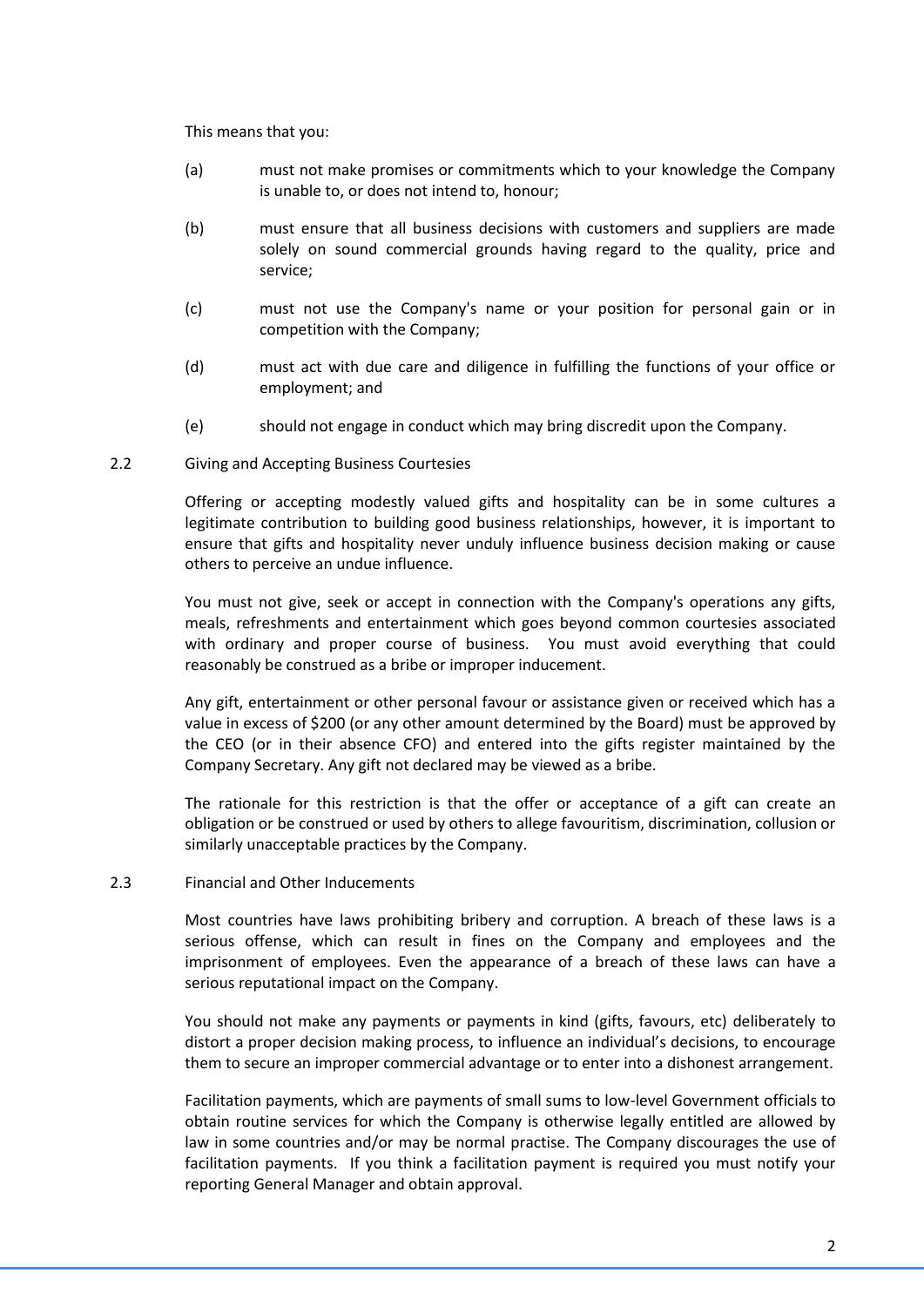#### 2.4 Political Donations

The Company will not make any financial contributions in cash or in-kind to political parties in any country and will not participate in the activities of political parties.

2.5 Mutual Respect

You are expected to treat with courtesy and respect your colleagues, joint venture partners, customers, shareholders and anyone else with whom you interact in your work.

2.6 Ethical Conduct

You must act ethically in your approach to business decisions.

In negotiating and administering contracts and other business relationships, you are expected to be fair and reasonable. You must not behave in any way that is, or might be construed as being harsh, oppressive, unconscionable, unethical, coercive or dishonest.

#### **3. The Company's Business Conduct**

#### 3.1 Compliance with Laws and Regulations

You must comply with all laws and regulations relating to your business conduct and the Company's operations. This includes being familiar with the duties and responsibilities applying to you under the laws relevant to the Company and in the context of your role in the Company.

Any activities carried out by yourself or the Company outside Australia must comply with the foreign laws which may apply to any activities or operations.

As a global business, we are subject to the laws and regulations of countries in which we operate. We are also committed to upholding certain international standards and guidelines, such as human rights, competition (or Anti-trust) and anti-bribery laws. Where differences exist as a result of local customs, norms, laws or regulations, we must consider the International standards and guidelines, the Code and the local requirements and apply whichever one sets the highest standard of behaviour.

General Managers are required to ensure that they are aware of the legal obligations and requirements that impact their areas of responsibility.

The laws that govern the Company's business activities may be complex. You must contact the Company Secretary if you are unclear about laws or regulations relating to your work. There can be no justification for knowingly breaking the law or for choosing to be uninformed about the law. Good motives are not an excuse for committing illegal acts.

### 3.2 Trading in Shares

The law prohibits dealing in the shares of a company while in possession of "inside information". "Inside information" is information is that not generally available and if it was available, a reasonable person would expect it to have it material effect on the price or value of shares.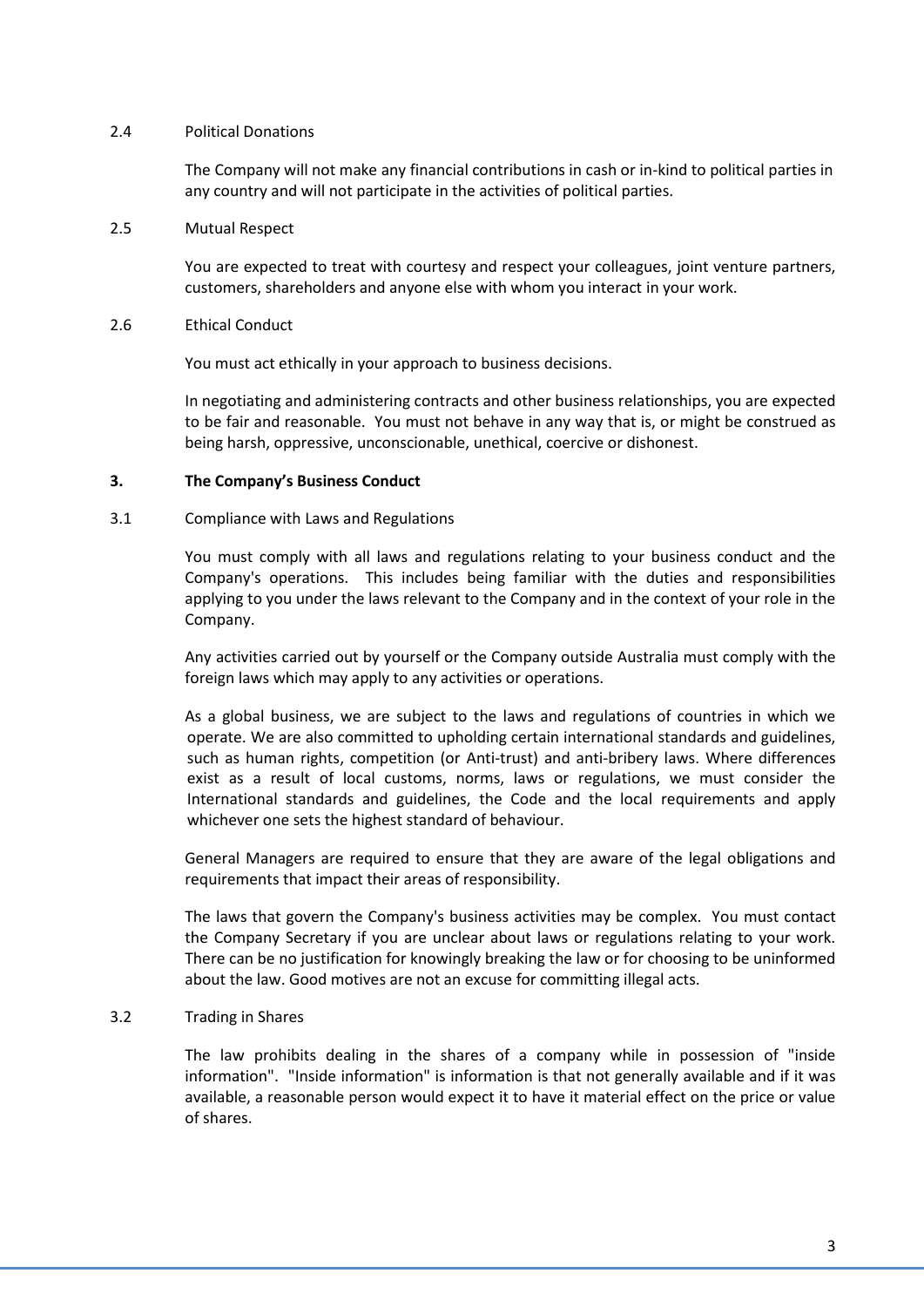You must not (and must not procure another person to) trade in the Company shares or the shares of any other company to which the information relates on the basis of inside information or pass inside information onto some who might use inside information to trade in the Company shares or any other company to which the information relates.

A breach of insider trading provisions may result in criminal prosecution.

Any trading or other dealing in the Company shares must be done in accordance with the Securities Trading Policy. If you have any doubt, you should contact the Company Secretary.

#### 3.3 Privacy and Intellectual Property

You may have access to records which contain information that may be of a personal nature, or that the Company has obtained to assist in the management of the business. This information is private and confidential and may not be disclosed to any unauthorised third party.

All intellectual property that you generate in relation to the Company and its activities is the property of the Company. You are responsible for protecting the Company's intellectual property rights.

#### 3.4 Confidentiality and Control of Information

You must ensure that you do not disclose any Confidential Information or Proprietary Information to any third party or other employee who does not have a valid business reason for receiving that information.

"Confidential Information" in this context means information that the Company considers private and that is not generally available outside the Company

"Proprietary Information" in this context means information that the Company owns, develops, pays to have developed or to which it has an exclusive right.

If Confidential Information or Proprietary Information is required to be provided to third parties or other employees for valid business purposes, the Company and its employees must:

- (a) take adequate precautions to ensure that information is only used for those purposes for which it is provided and is not misused or disseminated to the Company's detriment; and
- (b) ensure that the information is returned or destroyed when the purpose is complete.

Such precautions include obtaining a confidentiality agreement or other undertaking. Advice about these measures can be obtained from the Company Secretary.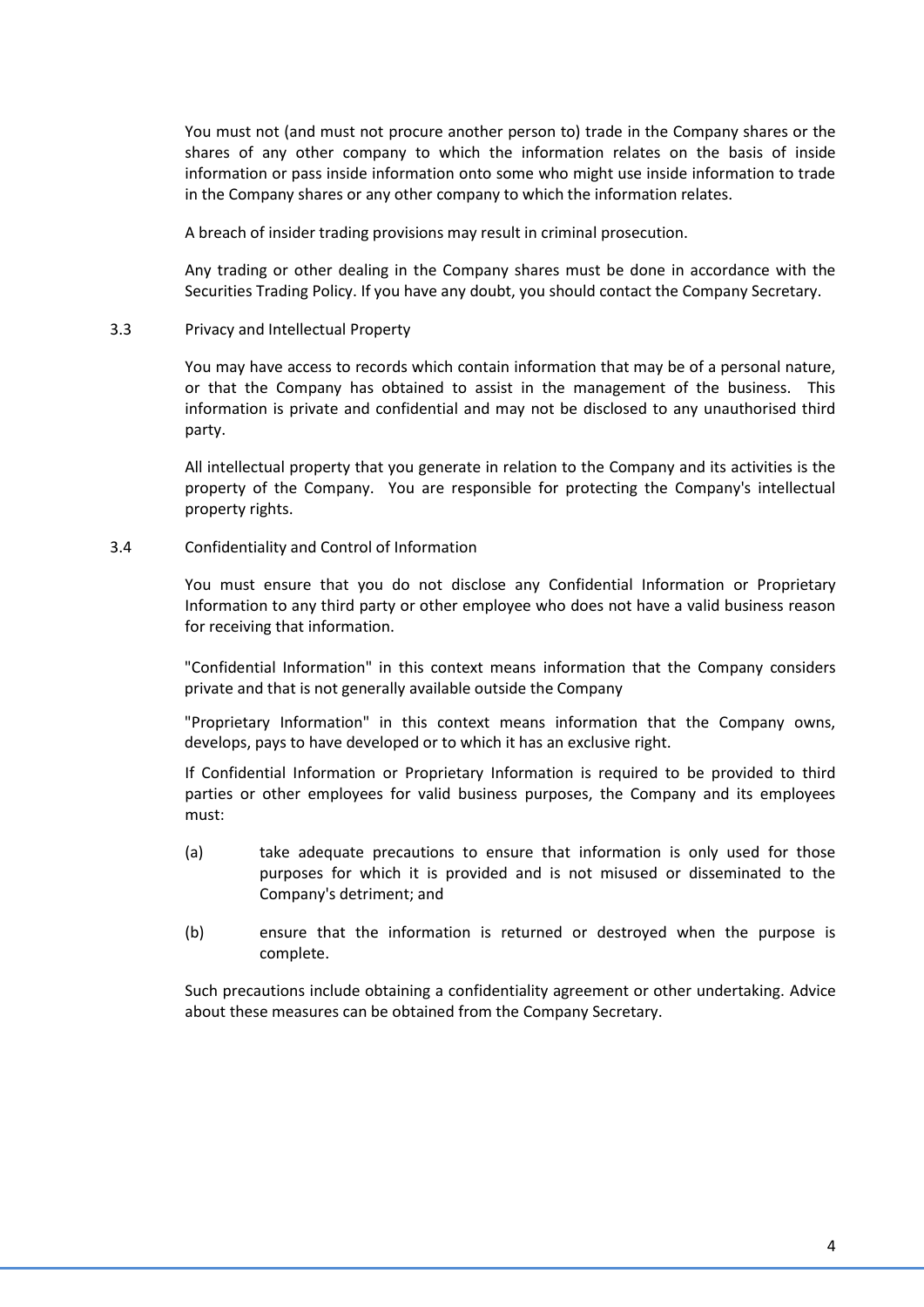You must:

- (a) return all Company property including any documents or Confidential Information or Proprietary Information, on termination or on the request of the Company or its representative; and
- (b) if requested by the Company or its representative, destroy or delete any Confidential Information or Proprietary Information stored in electronic, magnetic or optical form so that it cannot be retrieved or reconstructed.

# 3.5 Corporate Opportunities

You must not, without written approval of a General Manager, pursue or take personal advantage of any business opportunities which arise as a result of your position within the Company or the use of the Company's property or information.

# **4. The Company's Professional Conduct**

4.1 Financial Integrity

The Company has stringent financial accounting procedures that are overseen by management, the Audit Committee and the external auditor. Therefore:

- (a) the use of Company funds or assets for any unauthorised or unethical purpose, including for the advantage of others, or to cause loss to the Company is prohibited. No undisclosed funds or assets of the Company have, or will be, maintained or established for any purpose;
- (b) no false or misleading entries may be made in the books or records of the Company for any reason; and
- (c) no payment on behalf of the Company may be made or approved on the understanding that it will or might be used for something other than the stated purpose.

You must ensure that:

- (d) the Company's financial books, records, reports and statements properly document all assets, liabilities, and revenue; and
- (e) expenses accurately reflect all transactions of the Company and are retained in accordance with the Company's policies and all applicable laws and regulations.

# 4.2 Personal Conduct

You are expected to adhere to the following standards of personal conduct:

- (a) act honestly, in good faith and in the best interests of the Company as a whole;
- (b) use due care and diligence in fulfilling the functions of your position and exercising the powers attached to your employment;
- (c) recognise that your primary responsibility is to the Company and its shareholders as a whole;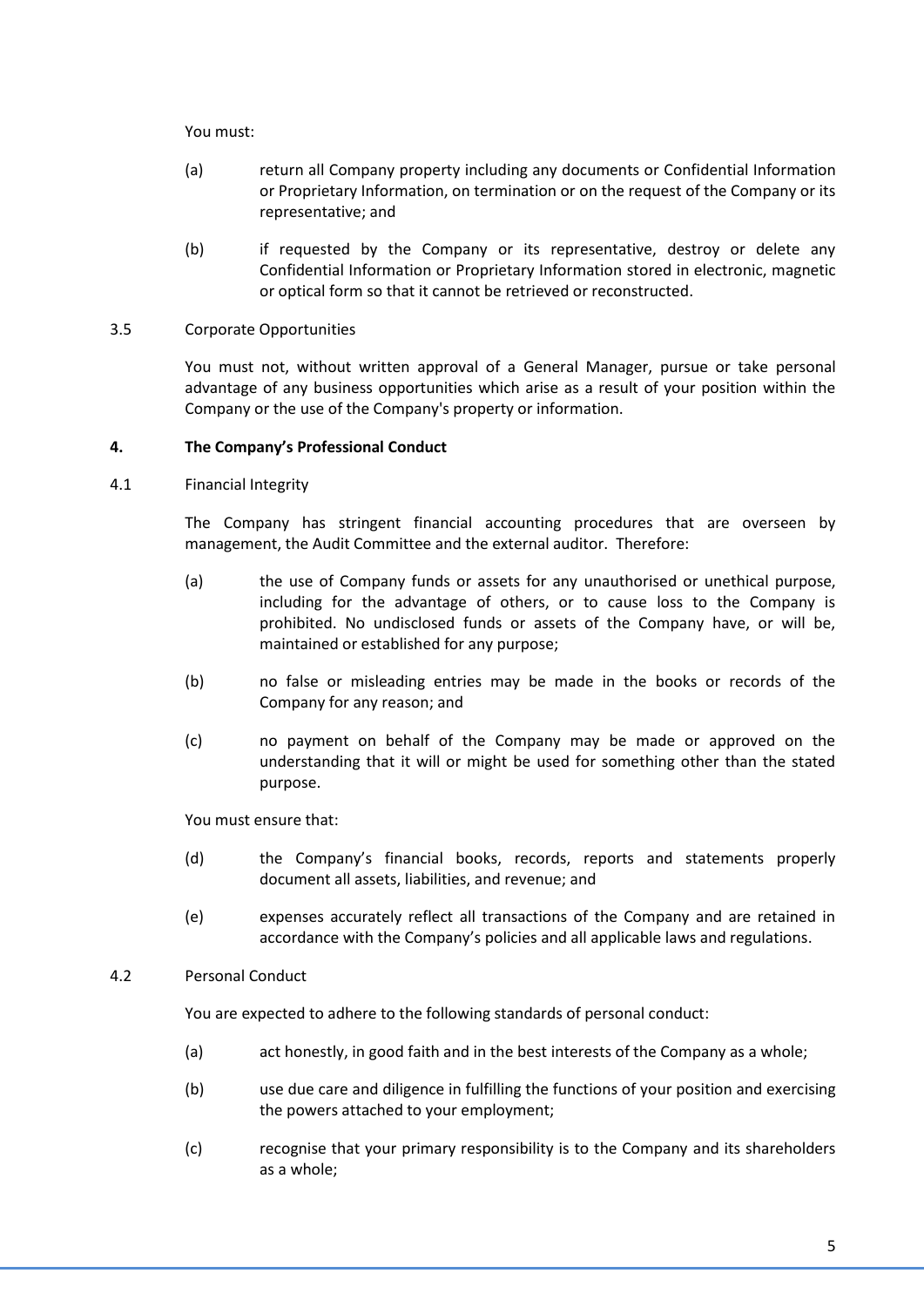- (d) attend and undertake your work without being under the influence of drugs, alcohol or other substances;
- (e) attend and undertake your work without being distracted by personal business or other interests; and
- (f) protect any Company assets under your control and not use them for personal purposes, without the Company's prior approval.
- 4.3 Business Agreements and Contracts

The Company expects to compete fairly and ethically for all business opportunities. If you are involved in the negotiation of agreements, you must ensure that you act in accordance with the law.

All statements, communications and representations made to customers, suppliers, partners, competitors and others with whom you undertake business transactions, should be accurate and truthful and must not be misleading or deceptive.

All appropriate approvals must be obtained before any agreements are executed.

The Company is committed to meeting all of its contractual obligations. You are expected to know, understand, and honour the terms of the Company's contractual obligations that are relevant to your role.

4.4 Gathering Information on the Company's Competitors

While the Company acknowledges that an understanding of the market, and therefore its competitors, is essential in undertaking business, gathering this information should be done legally and ethically. Information should not be gained through unlawful or deceitful means.

4.5 Avoiding or Managing Conflicts of Interest

A conflict of interest arises when a person is in a position which requires them to balance their own interests or the interests of others (such as friends or relatives) against the interests of the Company. You must fully and promptly disclose to the Company any private or other business interests or other matters which may lead to potential or actual conflicts of interest.

If you have any doubt about conflicts of interest, you should contact the Company Secretary, in the case of Directors and senior managers, or your manager in the case of any other employee.

### **5. The Company's Relationships with Others**

5.1 The Company and its Shareholders and the Financial Community

The Company is committed to delivering shareholder value within an appropriate framework which safeguards the rights and interests of the Company's shareholders and the financial community generally. The Company aims to comply with the systems of control and accountability in place as part of its corporate governance in accordance with the ethical standards referred to in this Code.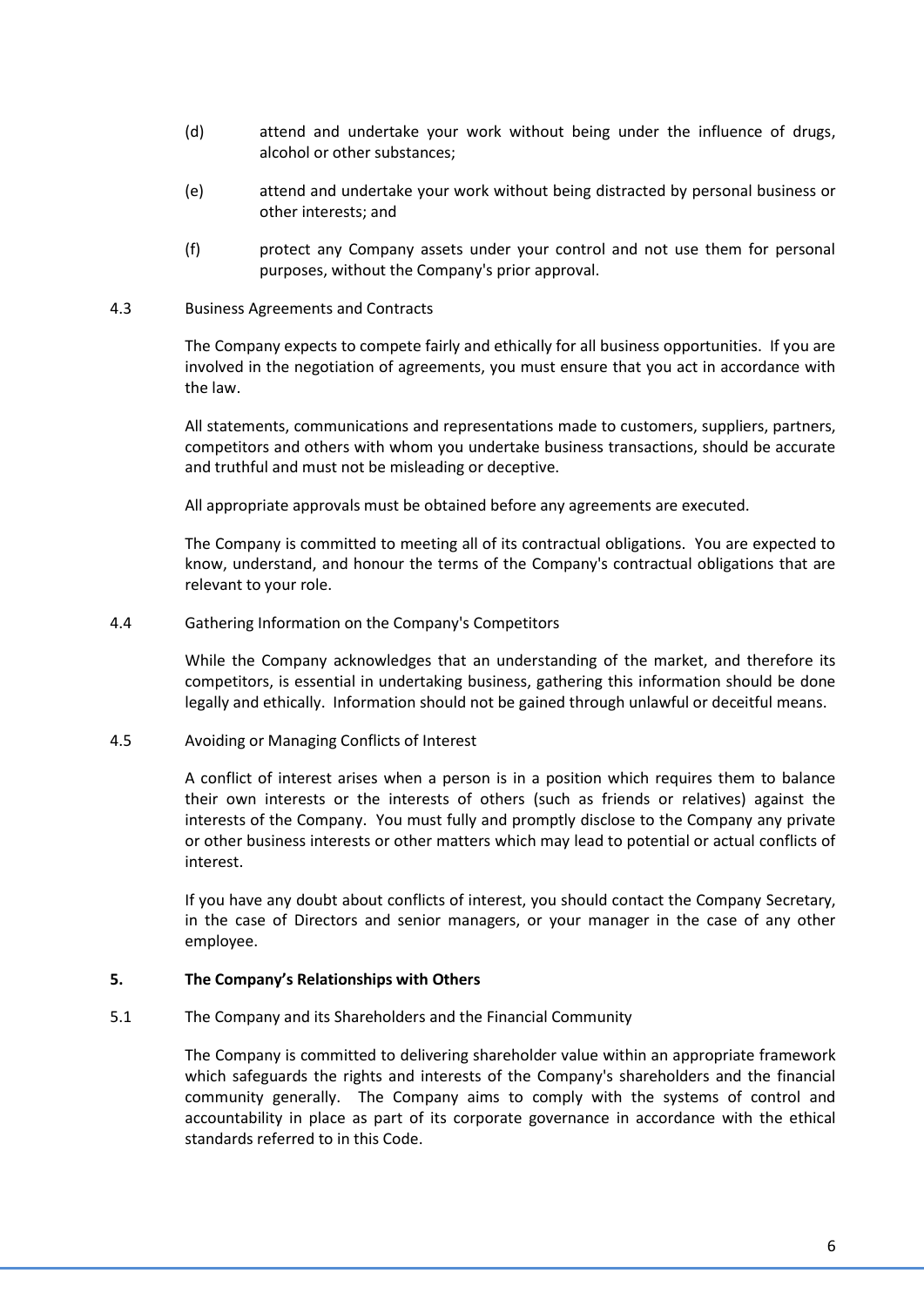#### 5.2 The Company and its Employees

The Company has policies and procedures which govern conduct of its business and operations. All senior management and employees are expected to make themselves familiar with the Company's policies and procedures and to adhere to those policies in conducting business or operations on behalf of the Company.

#### *Authority to Act*

You are also expected to know, and always act within, the limits of your authority to speak on behalf of the Company and to commit the Company to business transactions or to make other commitments on behalf of the Company.

#### *Alcohol and Drugs*

The Company has high business standards and strives to ensure all employees finish work each day without suffering injury or harm.

#### For these reasons:

- At site work locations a zero blood alcohol level and zero drug test result is required at all times,
- At site camps the maximum blood alcohol level and drug test result required at all times will be determined on a camp by camp basis, taking into account many factors including health, safety and environment, facilities, geographical location, local country laws and regulations, and
- At the corporate office in Australia the maximum blood alcohol level required at all times will be 0.05.

### *Protection of People and Assets*

The Company is committed to protecting the health and safety of its employees, visitors and the public. The Company expects and requires you to comply with occupational health and safety laws and Company policies, including your obligation to report any hazardous conditions in the workplace and any workplace incidents or accidents.

Employees must understand and follow site and business security procedures and promptly report any circumstances that appear to represent a threat to the safety of themselves, other people or assets.

To assist you to perform your job you will utilise a range of assets and systems that are the property of the Company and you will have access to data and information, whether it be at work or out of the office via non Company systems that is the property of the Company.

You must ensure the assets, systems and data are protected and used in a responsible manner at all times.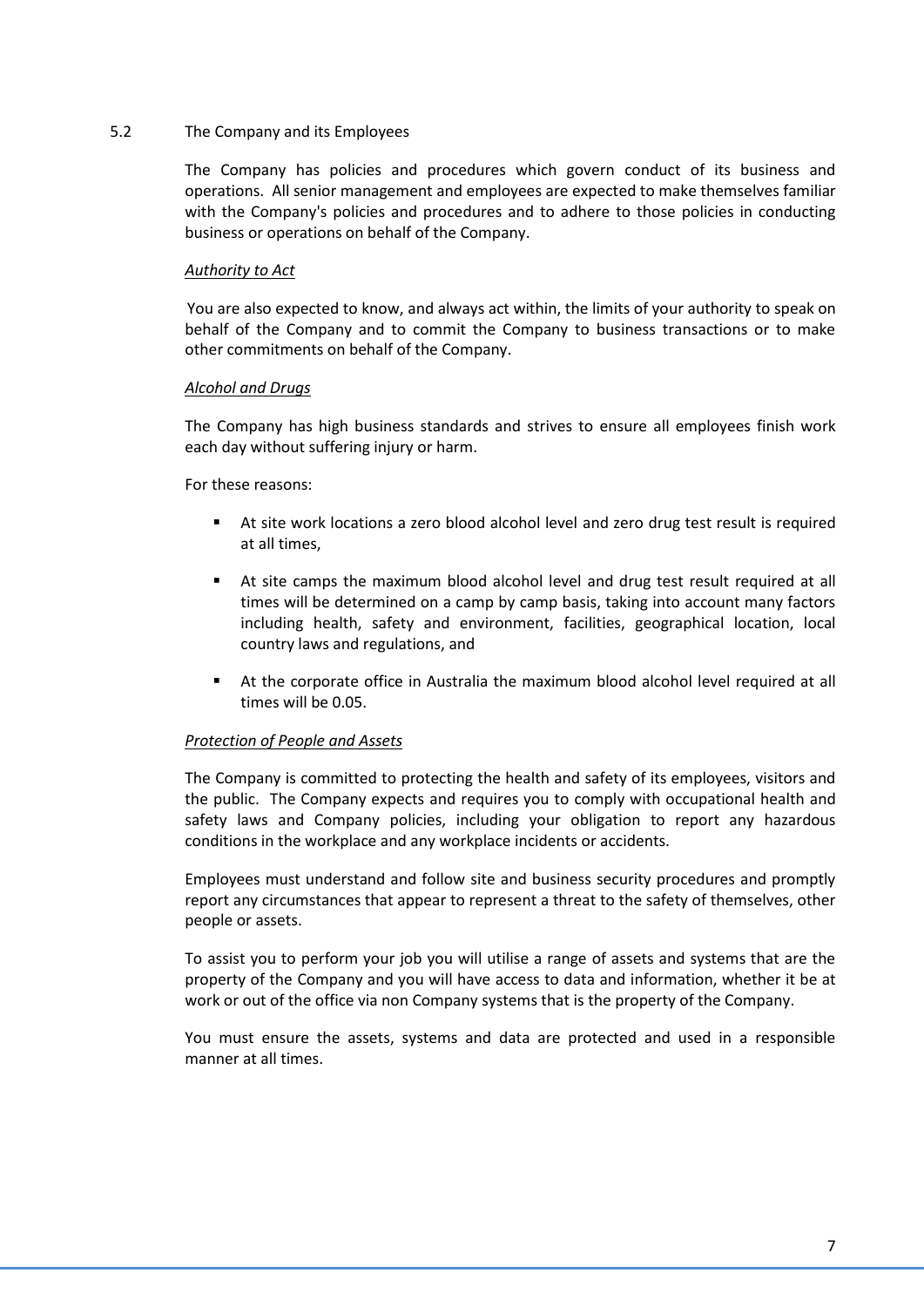# *Equal Opportunity*

The Company actively supports the principle of equal employment opportunity regardless of race, religion, national origin, sex, age, physical disability, marital status or sexual orientation and expects its senior management and employees to practise and support this principle.

The Company's policy is to avoid discriminatory practices of any kind and to make employment and career decisions strictly on the basis of individual ability, performance, experience and Company requirements.

### *Anti Harassment*

The Company believes that every individual has the right to dignity and respect in the workplace. Therefore, the Company regards any personal, physical or sexual harassment as totally unacceptable. That sort of behaviour is unacceptable regardless of whom the perpetrator is, and may lead to the termination of their employment. The use of any medium (including email or the internet) to disseminate material which is sexually explicit, defamatory, vulgar, or racist is prohibited. The use of Company facilities to access material which is sexually explicit, defamatory, vulgar, or racist is also prohibited. The Company respects the privacy of its employees, however, on the job and in your personal time, nothing you do should conflict with your responsibility to the Company or compromise, or appear to compromise, the quality of your work performance, your commitment to your work and your ability to make impartial decisions.

#### 5.3 The Company and Third Parties

The actions of third parties, the Company engages to perform work on its behalf, can reflect on its reputation and can expose the Company and individual employees to criminal or civil liability or other sanctions so it is important to select third parties carefully and monitor the performance of the work closely.

Before entering into any relationship with a third party, appropriate enquiries must be made in selecting and engaging a third party. The necessary enquiries will vary depending on the nature of the relationship, but will typically determine, among other things, whether:

The third party is reputable, competent and qualified to perform the work for which they are being hired:

- **the compensation sought is reasonable;**
- the proposed arrangement complies with all applicable legal requirements;
- there is no conflict of interest that would make the engagement of the third party inappropriate.

All third parties working for or providing services to the Company must be engaged through a formal contract.

Mechanisms must be established and implemented to ensure the performance of a third party is monitored and assessed.

The third party must be given a copy of the Code and our expectations clearly explained to them.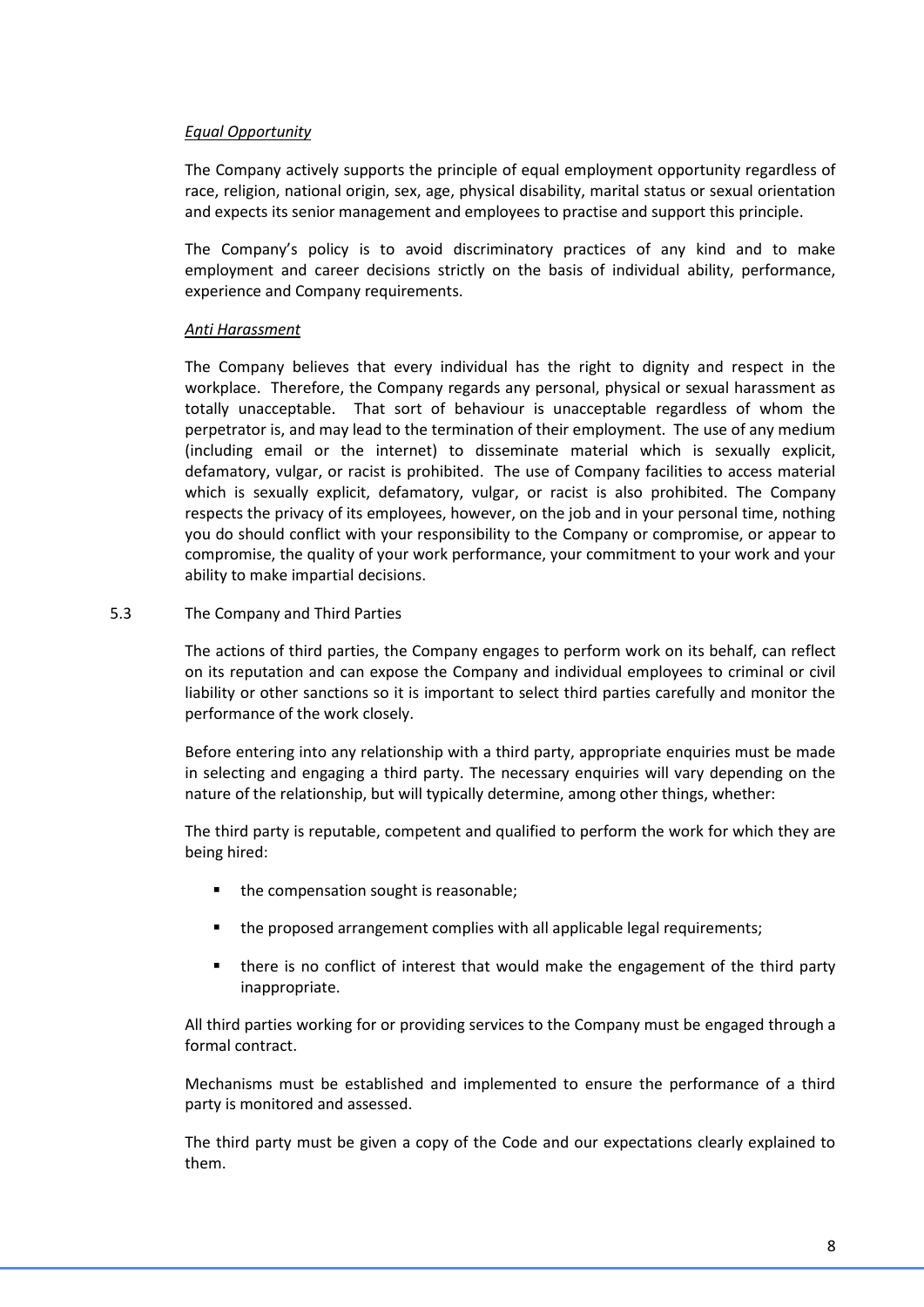You must report any breaches of the Code or any behaviour that is inconsistent with the Code by third parties to your supervisor or manager.

In joint ventures, where we are the operator we will apply our policies, standards and procedures directly, where we are not the operator we will seek to influence our partners towards adopting similar policies, standards and procedures where possible and appropriate.

#### 5.4 The Company and Governments

The company respects the authority of Governments wherever we conduct business and we will follow the Code of Conduct in all of its dealings with Governments and their agencies, officials and personnel.

#### 5.5 The Company and the Community

The Company believes that its business can make an important contribution to the ongoing, global transition to sustainable development through a commitment to environmental stewardship. The Company has adopted an Environment and Stewardship Policy to establish a framework whereby environmental stewardship considerations are an integral part of the Company's business plans and decision making processes.

The Company's commitment to environmental stewardship is to:

- Comply with all environmental legislation, licences and regulations,
- Recognise conservation and heritage values,
- Identify, manage and monitor potential environmental impacts, striving to comply with international leading practice,
- Rehabilitate disturbed land surfaces as appropriate,
- Evaluate environmental performance,
- **Seek continuous improvement in the use of resources,**
- Promote cross-cultural awareness, and wherever possible, protect sites of cultural significance,
- Have timely and effective communications with landowners, relevant indigenous people and others who may be directly affected by company operations,
- Communicate regularly with employees, suppliers, contractors and customers about the aims of the Environment and Stewardship Policy and the responsibilities implied, and
- Provide information to the community, shareholders and government authorities about the company's environmental performance.

#### **6. Compliance with the Code**

It may be difficult to always ensure compliance with this Code and therefore the cooperation of every person is required. If you suspect that any behaviour has occurred, by any Director, officer, employee or third party (when acting on behalf of the Company) that may be in breach of this Code, you should contact your General Manager, or if this is not appropriate, the Chair of the Audit, Risk and Compliance Committee, the Company Secretary or the Company's auditors. Details of any concerns and the identity of any persons making the report will be treated confidentially. Any matter reported will be handled promptly and in a manner that ensures the individual is not disadvantaged for reporting their concerns. For full details, please see the Company's Whistleblower's Policy. Employees may receive training on how to comply with the Code.